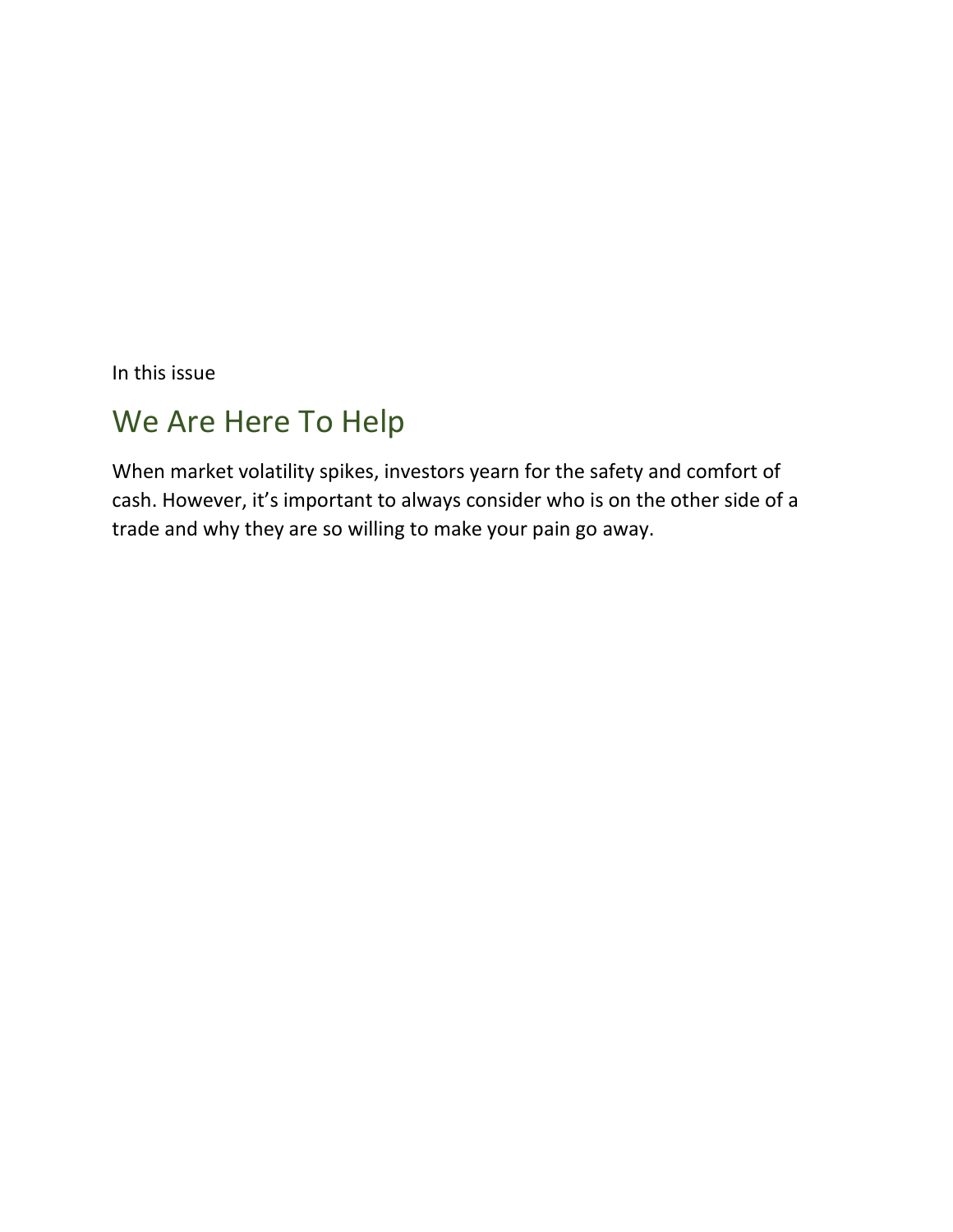### Rough Patches

There is an old saying that stocks go up in escalators and down in elevators. Although it may feel like ancient history by now, the fourth quarter of 2018 was a harsh reminder of this truism.

From October 1st through December 24th of that year, the S&P 500 fell 19.6% (1). The volatility caught even the most astute investors off guard and likely fueled some interesting conversations around dinner tables that holiday season.

To better understand how the stock market has responded to times like these, the table below shows the worst performing quarters for the S&P 500 from 1940 - 2017. The bold row at the bottom indicates that the average loss for the worst of the worst quarters was just over 20%.

While this is a painful move in just three months, notice the subsequent one, three, and five-year returns. The numbers are staggering. It is as if the market was placed in a slingshot, pulled back, and released.

Last year was no different. After falling 19.6%, the S&P 500 rebounded to deliver a phenomenal 39.9% one-year total return through December 24th 2019 (1).

What's going on here? Why would the market recover so consistently when the drivers of each downturn were presumably different? To answer such questions, consider this not-so-hypothetical scenario.

Volatility begins to rise for whatever reason and catches the eyes of nervous investors. The media begins to run relatively benign stories of large one-day losses and how they compare to history.

| <b>Quarter Ending</b> | <b>Quarterly Performance</b> | <b>One Year</b> | <b>Three Year</b> | <b>Five Year</b> |
|-----------------------|------------------------------|-----------------|-------------------|------------------|
| Sept 1974             | $-25.2%$                     | 38.1%           | 72.7%             | 117.5%           |
| Dec 1987              | $-22.6%$                     | 16.8%           | 48.8%             | 109.0%           |
| Dec 2008              | $-21.9%$                     | 26.5%           | 48.6%             | 128.2%           |
| June 1962             | $-20.6%$                     | 31.2%           | 69.2%             | 94.8%            |
| Sept 1946             | $-18.0%$                     | 6.4%            | 24.5%             | 115.4%           |
| June 1970             | $-18.0%$                     | 41.9%           | 57.4%             | 56.3%            |
| Sept 2002             | $-17.3%$                     | 0.3%            | 27.0%             | 66.3%            |

### **S&P 500 Since 1940**

#### **Forward Performance**

*1 A Wealth of Common Sense (https://awealthofcommonsense.com/2018/12/buying-when-stocks-are-down-big/)*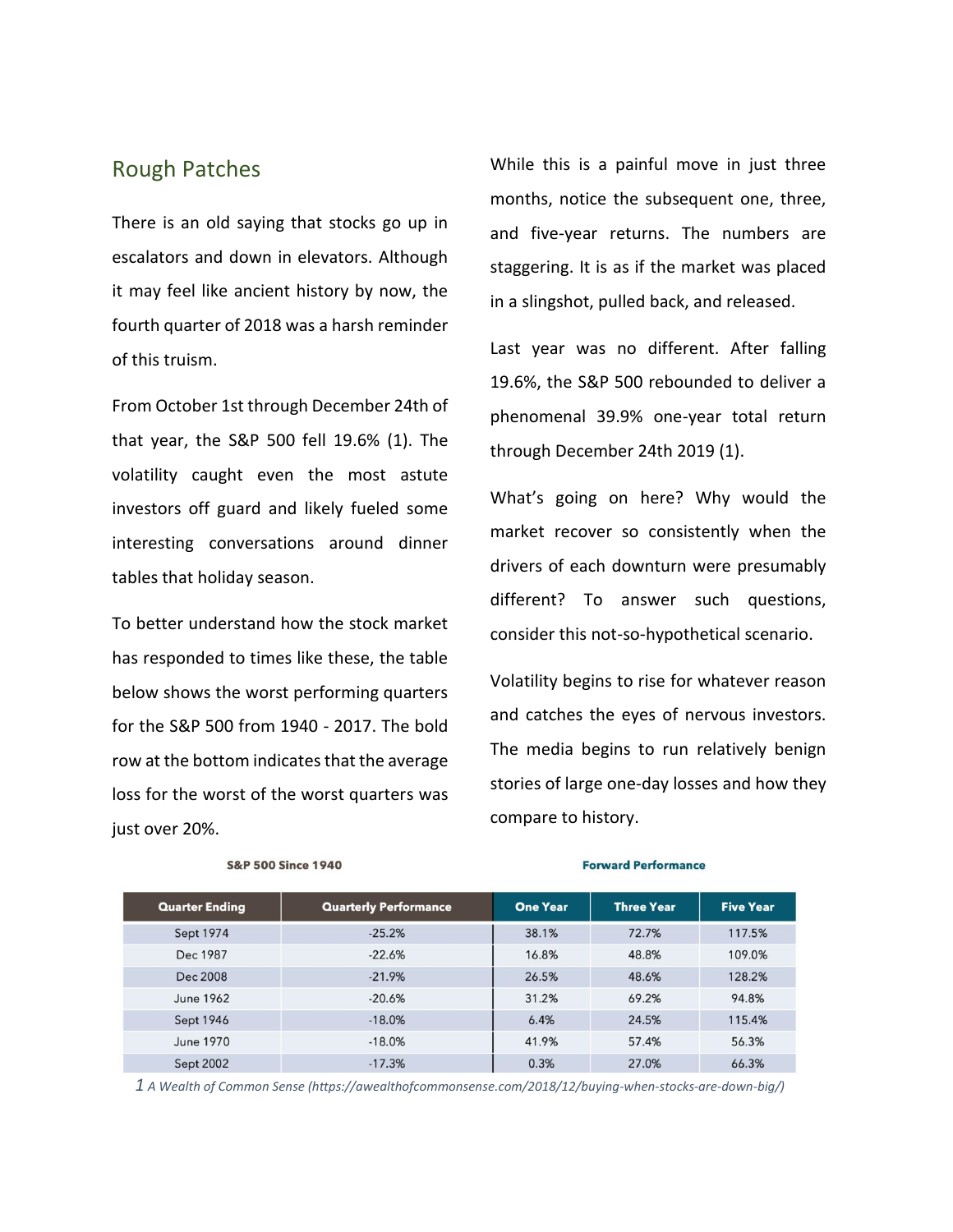For example, The Dow Jones Industrial Index (DJIA) fell 1,175 points on Monday, February 5th, 2018 (1). At the time, it was the largest point decline in history, which led to the following headlines:



*2https://www.google.com/search?q=dow+drop on 2/6/2018*

Comparing point declines in an index provides zero insight. Only percentage moves matter. The Dow closed the prior trading day at 25,520.96, so a drop of 1,175 points equates to a 4.6% decline (1). While this may sting, it is by no means the largest daily loss in history.

But the media does not care. These headlines get people to click on links, and that sells advertising. Market timers and the most skittish investors sell early, which only adds more fuel to the fire. Stories that counter the bears' narrative get pushed back to page eight (below the obituaries). Economic data and other fundamental drivers are no longer front-page material.

The stock market decline accelerates to the point where it begins to flirt with a "correction" (a decline of 10% from a recent high). This gives the media the green light to run stories of a looming recession and invite fearmongers to primetime shows to prophesize the end of the world.

Individual investors sitting at home begin to panic. What if this is another 2008? Nobody saw that coming, so why is this time any different? After a few weeks of sleep deprivation, the fear and panic become too much. They call their financial advisors and beg them to make the pain go away.

And as they breathe a sigh of relief after the risky stocks in their portfolio get replaced with the perceived safety of cash, take a guess who is on the other side of that trade with an ear-to-ear grin. Me.

I and other professional investors become our most charitable selves in these times. Can't take the misery of owning stocks that are down over 20% in a matter of weeks? We are here to help. We will gladly take that off your hands, and in the process, convert your short-term pain into long-term misery.

Because the volatility eventually dies down. Panicked sellers exit the market, and stocks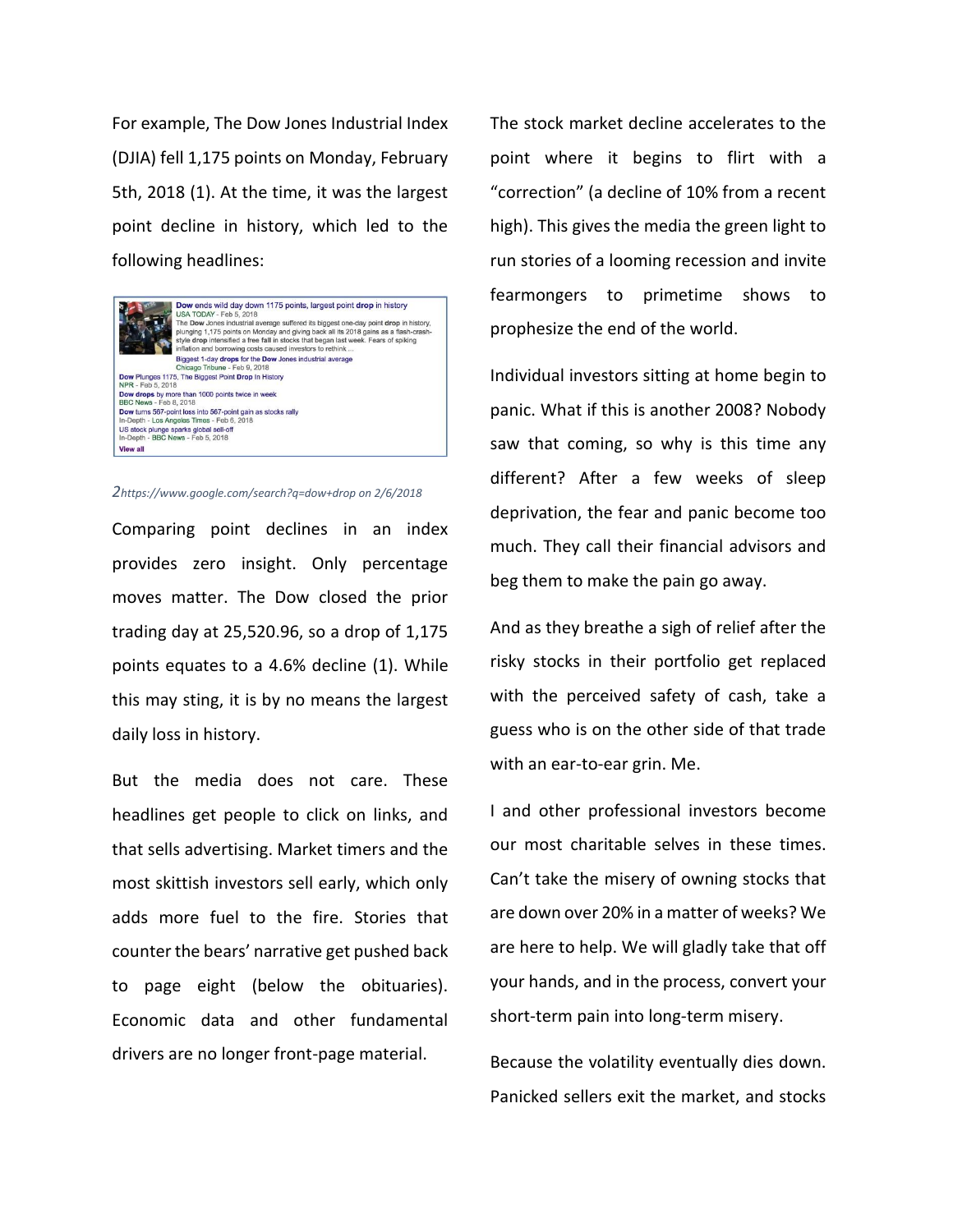stabilize. This prompts the media to quickly shift the narrative, publishing stories of a "recovery" and "buying opportunity" as economic data makes its way back to the front page. Sellers are left to kick themselves for acting so rash, and some may never return to risky asset classes because the scars run too deep.

## The Bottom Line

Here's one way the pros differentiate between panic and the start of a recession. Stocks are fueled by economic growth over the long run, and the U.S. economy is a massive machine. The fundamentals driving it change slowly and can be observed.

Think about an oil tanker. Course corrections for a ship longer than a football field take a while to complete, and the trained eye can often see where it is headed by checking its wake, propeller speed, etc.

The U.S. economy is that oil tanker, and when the stock market is moving around like a speedboat, professional investors take notice because something other than fundamentals is usually driving prices.

More often than not, emotions are what decouple the stock market from the economy. But the pros know that emotions do not permanently derail \$20 trillion economies, so they step in, buy up what they can, and then patiently wait for stocks to go back to being fueled by the economy.

The bottom line is that blood in water attracts sharks. Don't forget this the next time fear and panic cause volatility to spike.

Sincerely,

Mike Sorrentino, CFA Chief Investment Officer

### *Three Key Points*

*1. Market volatility tends to encourage investors to make bad decisions.* 

*2. Big quarterly losses in stocks tend to precede impressive rebounds.* 

*3. Always remember who is on the other side of a trade when selling into panic.*